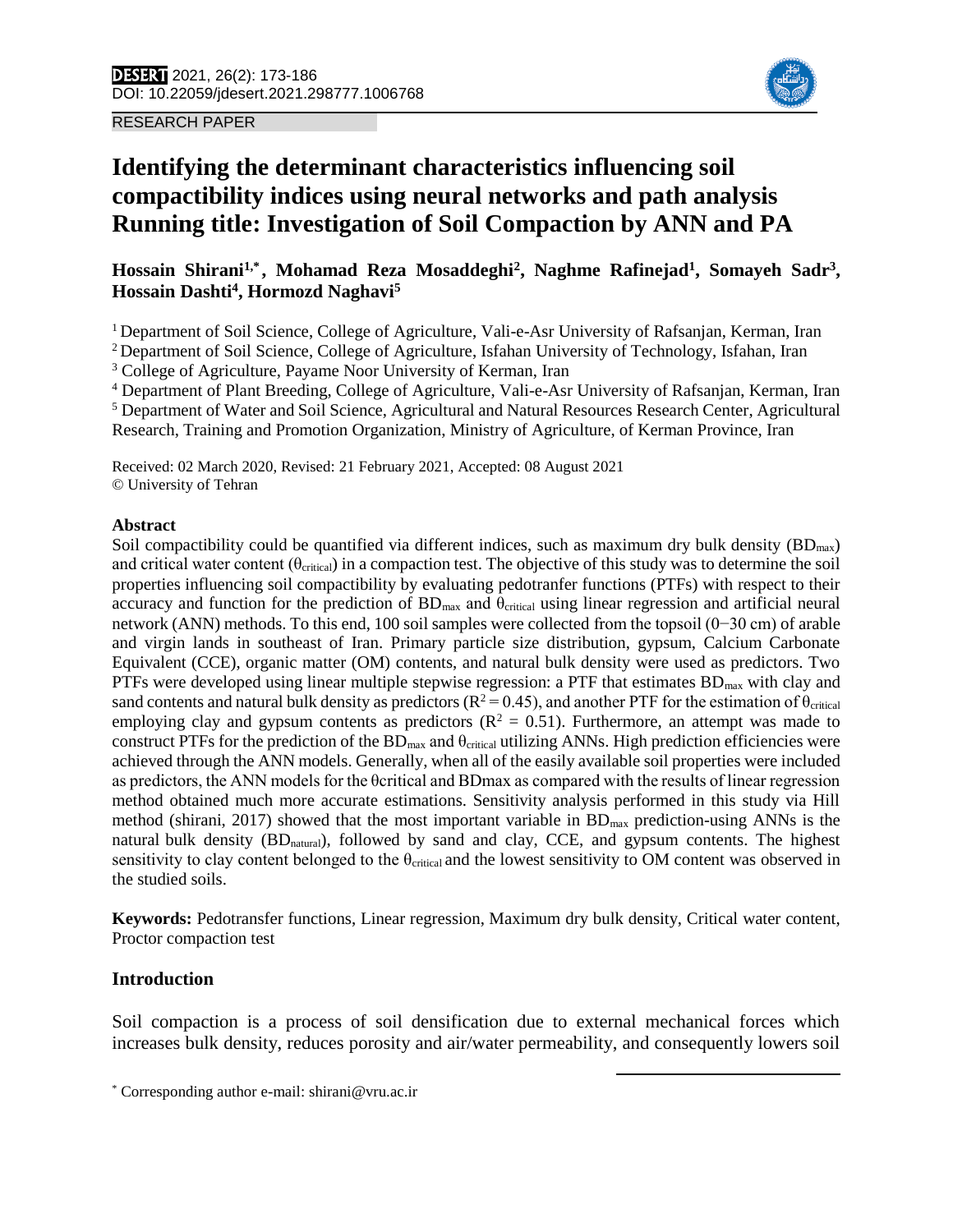physical quality (Soane and Van Ouwerkerk, 2013). In agricultural science, low and moderate soil compaction is usually beneficial in terms of good soil-seed contacts and mechanical confinement of plant roots in the soil. Therefore, studying soil compaction in agricultural engineering is complicated given the facts that agricultural soils are structured, unsaturated, and heterogeneous, and soil mechanics principles should be adapted to agricultural situations with causation (Mosaddeghi et al., 2009; Shirani et al., 2010; Soane and Van Ouwerkerk, 2013).

In mechanized agriculture around the world, soil compaction is known to be a hazardous problem caused by unsuitable farm management. It is estimated that 68.3 million hectares of the worldwide areas is degraded due to compaction (Braunack et al., 2006; Lozano et al., 2013). When soil is compacted, its properties will be negatively affected; for example, there would be poor aeration, low hydraulic conductivity, reduced soil water infilterability, and increased runoff (overland flow). These changes would adversely affect plant root growth. Likewise, the soil compaction destroys soil structure and diminishes soil quality intensifying soil erosion. Both soil pore space and pore size distribution are affected by compressive forces (Håkansson et al., 1998; Hargreaves et al., 2019)

Assessment and quantification of soil compaction is believed to be crucial for soil and water conservation (Boivin et al., 2006). Proctor test is originally proposed by Proctor (1933) for civil engineering, purposed and adapted to be used in agricultural soil mechanics for years. It has several functions in agriculture for determining the soil workability limits, which helps to compare the effect of soil properties and soil management practices on soil mechanical behavior (Zhang et al. 2006; Mosaddeghi et al., 2009; Shirani et al. 2010) and to define a reference bulk density in root growth studies (Reichert et al. 2009; Asgarzadeh et al. 2014; Kodikara et al. 2018). An impactloading type is used in the test to compact the soil samples with different water contents under a specific compactive effort/energy (CE) in a mold. The compacted dry bulk density is plotted versus water content to determine the maximum dry bulk density  $(BD_{max})$  and optimum water content ( $\theta_{\text{optimum}}$ ). The term optimum water content,  $\theta_{\text{optimum}}$ , is replaced with critical water content ( $\theta_{\text{critical}}$ ) in agricultural applications to emphasize that while it is an optimum water content for road construction in civil engineering, it will be the worst conditions for tillage and traffic in arable soils (Ekwue and Stone, 1997). The BDmax and *θ*critical are considered as indices quantifying the soil compactibility (Soane, 1990).

Since soil compaction tests, such as Proctor test, are time-consuming and boring, some scientists have developed PTFs employing conventional regression methods to predict the  $BD_{\text{max}}$ and θcritical via easily available properties (Heuscher et al., 2005; Abdelbaki, 2019). Wagner et al. (1994) reported a non-linear relationship between  $\theta_{critical}$  and easily available properties (for example, organic carbon, clay, and sand percentage) with high precision. Benites et al. (2007) estimated BD<sub>max</sub> by regression PTFs ( $R^2$ =0.71) using some soil properties, including organic matter, sand, and clay contents as predictors. Over the recent years, new data mining techniques, such as artificial neural network (ANN), have been employed as powerful predictive models to assess the sparsely-available properties in soil science and engineering (Besalatpour et al., 2013; Zolfaghari et al., 2015, Khaboushan et al., 2018; Mohammadi et al., 2020 ). However, fewer attempts have been made to evaluate the suitability of these techniques for prediction of  $BD_{\text{max}}$ and  $\theta$ critical.

The soils in the central and southern Iran are mainly calcareous and gypsiferous, saline, and with low organic matter content (Sarmast et al. 2016). One of the problems in Iranian agriculture is soil compaction. Kerman province, the largest province in Iran, is located in southeast of Iran. This province is one of the most important agricultural regions in Iran, whose main crop is pistachio.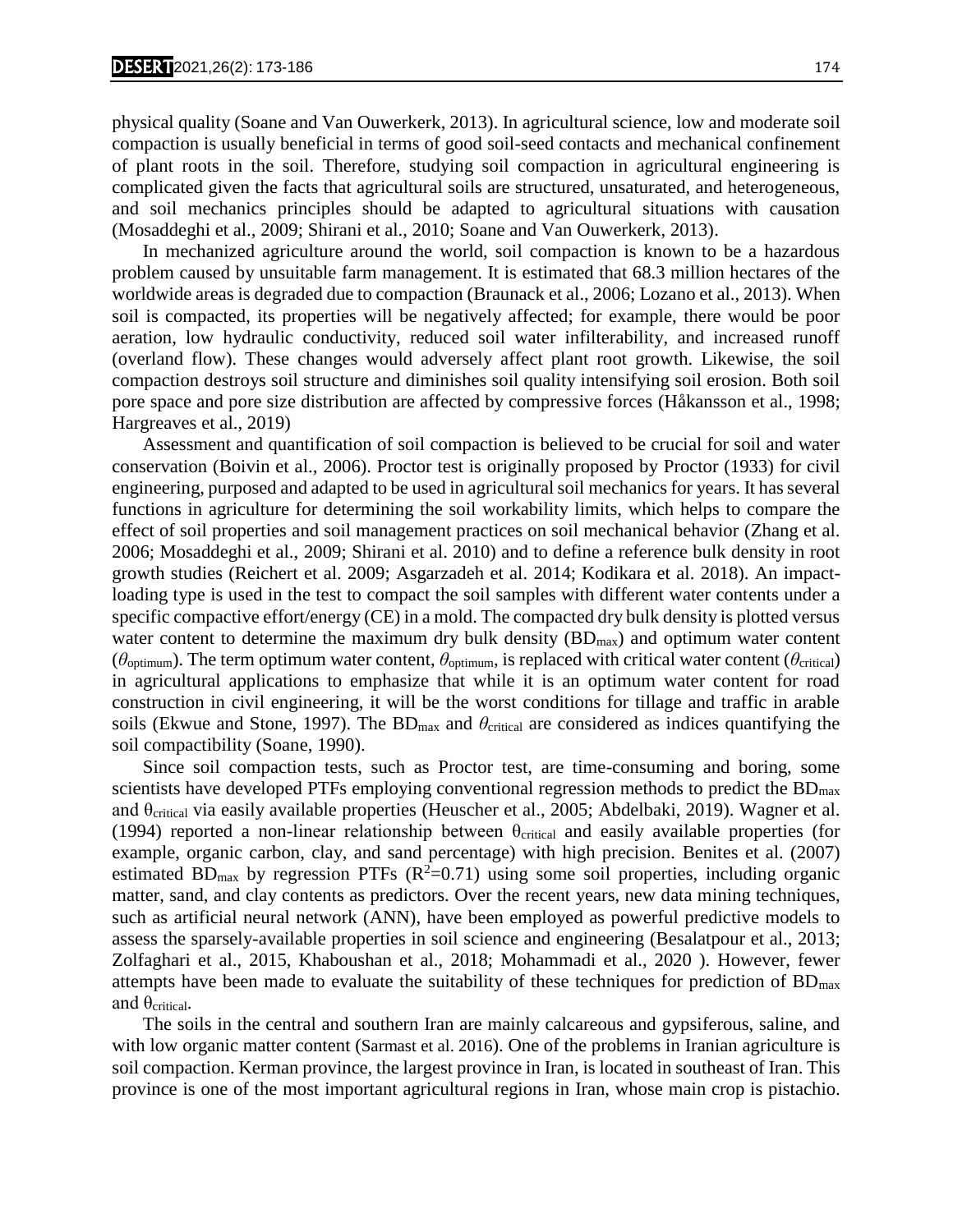Currently, soil densification has happened in the soils of pistachio gardens since farmers do not frequently apply organic manures and would usually use mineral fertilizers. Therefore, soil has compacted by mechanized cropping practices. Roughly, about 300,000 ha of pistachio gardens are affected by low soil organic matter content and soil densification in Kerman province (Shirani et al., 2010). Therefore, it could be useful to identify the factors leading to soil compaction.

Although there are PTFs available to predict soil compaction parameters in references, most of these PTFs are based on regression and the use of artificial neural network methods and special statistical analysis is very rare, especially in soils of pistachio orchard in the arid regions of Iran. PTFs were mostly site-specific and could not be used for other geographical regions with different climatic and soil attributes. The developed PTFs for temperate and humid regions in the world are obviously not applicable for the aridic soils due to intrinsic differences between the soils of different climatic and/or geographical zones. Clay minerals of the aridic soils are completely different from the temperate soils. Therefore, the current study was aimed to:(i) derive PTFs for estimation of  $BD_{\text{max}}$  and  $\theta_{\text{critical}}$  from the easily-available soil properties, such as the sand, silt, clay, gypsum, CCE, and organic matter contents and bulk density, and (ii) use ANN technique in addition to the multivariate linear regression (MLR) method in order to upgrade the PTFs efficiency. The prediction accuracy of both methods was evaluated with well-known statistics.

# **Materials and Methods**

### *Study region and the soils*

The soil samples were collected from different regions of Kerman province, southeast of Iran (Figure 1) (a total area of 186000 km<sup>2</sup>,  $(25^0 55)$  to  $33^0 6$  N and  $53^0 26$  to  $59^0 29$  E). In each region, the soil samples were taken from the topsoil (0−30 cm) under two kinds of land use, namely planted (pistachio and fruit gardens or crop lands) and unplanted lands (virgin and desert). It was attempted to collect the soil samples with a wide range of intrinsic properties and under diverse land uses which are typical in the region (Table 1). The numbers of sampling from agricultural lands were greater in three cities, namely Kerman, Rafsanjan, and Baft, because other lands in these cities are occupied by urban regions. Moreover, Kerman, Rafsanjan, and Baft are more important agriculture-wise. On top of the pistachio orchards in Kerman, certain plants, such as cereals and vegetables are produced. Rafsanjan is the main center of pistachio production and Baft is a mountainous region producing fruits, like peaches, apricots, cherries, and almonds. Dur to the existence of a high percentage of gravel in the virgin lands, only the agricultural lands in Baft were sampled. This would result in the PTFs which might be applicable for all of the soil types in the region and enhance the reliability of the derived PTFs. In total, 100 soil samples were collected (Table 1). The sampled soil mostly included subgroups of Typic Torrifluvents and Typic Hplocalcids (Soil Survey Staff, 2014). In each sampling location, 6 kilograms of soil were uniformly taken from the topsoil layer and transferred to the laboratory in a plastic bag. After airdrying, the samples were ground and passed through a 2-mm sieve. The sieved samples  $(< 2 \text{ mm})$ were used for the measurement of soil properties and Proctor compact test.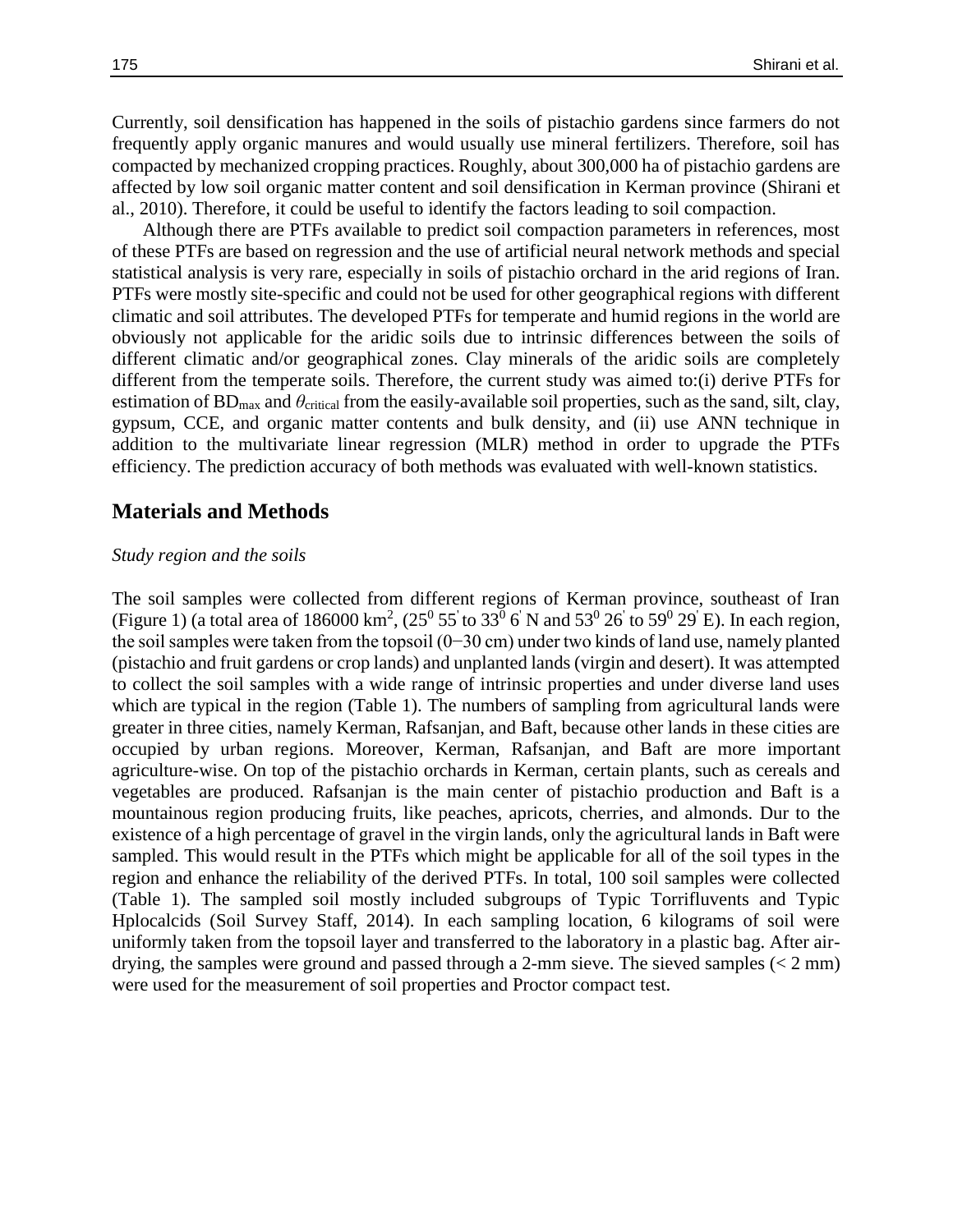

**Figure 1.** Study area and sampling locations in the investigated area of Kerman province (Iran)

| Region/City | Landuse          |                  |
|-------------|------------------|------------------|
|             | Garden and field | Virgin or desert |
| Kerman      |                  |                  |
| Rafsanjan   |                  | 13               |
| Bardsir     |                  | 4                |
| Shahrebabak | O                | δ                |
| Sirjan      | 8                |                  |
| Baft        |                  |                  |
| Total       | 68               | 32               |

**Table 1.** The studied regions and number of the collected soil samples for each region and land use

# *Measurement of soil properties*

A small amount of soil samples was utilized for measurement of intrinsic properties. Soil texture (primary particle size distribution) was determined using the hydrometer method (Gee and Bauder,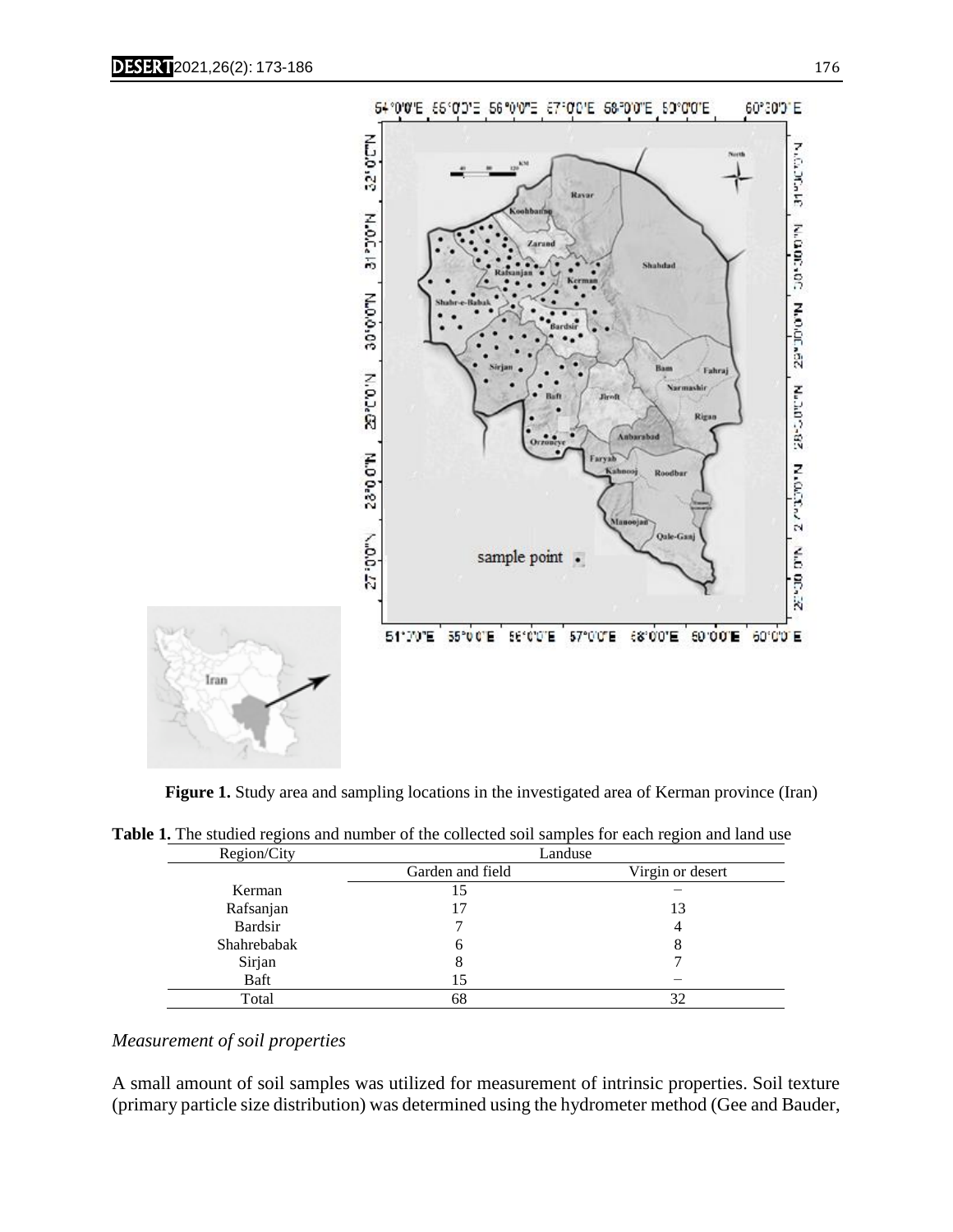1986). The gypsum content was measured via the acetone method (Nelson et al., 1978). The CCE content was determined with the back-titration method (Sims, 1996). Wet-oxidation techniques were applied to measure the soil organic matter (OM) content (Walkley and Black, 1934). Natural bulk density (BD<sub>natural</sub>) was measured employing undisturbed cores with diameter and height of 5 and 8 cm, respectively.

### *Proctor compaction test*

The soil compactibility indices were determined using standard Proctor compaction test. The standard Proctor test, developed for civil engineering applications, employs 25 blows per layer (in total 75 blows) of a 2.5 kg falling hammer from 30.48-cm height (Proctor, 1933; Lambe, 1951). The total height of the compacted soil in the compaction mould was 11.7 cm. Therefore, the thickness of each of the three layers, equally compacted, was about 3.9 cm. The diameter of the compaction mould was 10.16 cm. Thus, a compactive effort (CE) of 600 kN-m/m<sup>3</sup> was produced in this test (ASTM, 1992). A lower energy input (5 blows per layer, in total 15 blows, CE of 120 kN-m/m<sup>3</sup>) could be suggested to adapt the test conditions with a lower loading intensity imposed by agricultural machinery tires (Ekwue and Stone, 1997; Barzegar et al., 2000; Shirani et al*.*, 2010). However, the standard Proctor test was employed in this study since it is frequently reported in the literature that  $BD_{max}$  of the standard Proctor test is a reference BD in soil and root growth studies (Reichert et al., 2009; Asgarzadeh et al., 2014).

The air-dried soil was prepared and divided into sub-samples with six different water contents. We did our best to select the water contents equally located in the sides of the critical water content  $(\theta_{critical})$  (three in the dry limb and three in the wet limb). The soils with different water contents were prepared by water misting and soil remolding to achieve a uniformly-moisturized soil mass. The soil samples were compacted and wet bulk density  $(BD_{wet})$  of the compacted soil was determined. Having the gravimetric water content (*θ*) of a small sample from the compacted soil was determined and the dry bulk density  $(BD_{\text{dry}})$  of the compacted soil was calculated using the following equation:

$$
BD_{dry} = \frac{BD_{dry}}{1+\theta} BD
$$
 (2)

Compaction curves were drawn as  $BD<sub>dry</sub>$  of the compacted soil versus  $\theta$ . The maximum dry bulk density (BDmax) and the corresponding *θ*critical were determined based on the compaction curve and were considered as the soil compactibility characteristics.

#### *Derivation of pedotransfer functions and statistical analysis*

The PTFs were derived for prediction of  $BD_{max}$  and  $\theta_{critical}$ . Soil texture (primary particle size distribution, sand and clay contents in other words), CaSO<sub>4</sub>, CaCO<sub>3</sub>, OM contents, and natural BD were considered as predictors in the PTFs. Two groups of PTFs were developed using MLR and ANNs. The linear regression PTFs and Path analysis were developed to analyze the indirect effects of variables on BDmax using SPSS (ver. 16, IBM Com., Chicago, USA).

 Path analysis is a statistical technique utilized to examine the comparative strength of direct and indirect relationships among variables. A series of parameters were estimated by solving one or more structural equations in order to test the fit of the correlation matrix between two or more causal models, which were hypothesized by the researcher to fit the data (Lleras, 2005)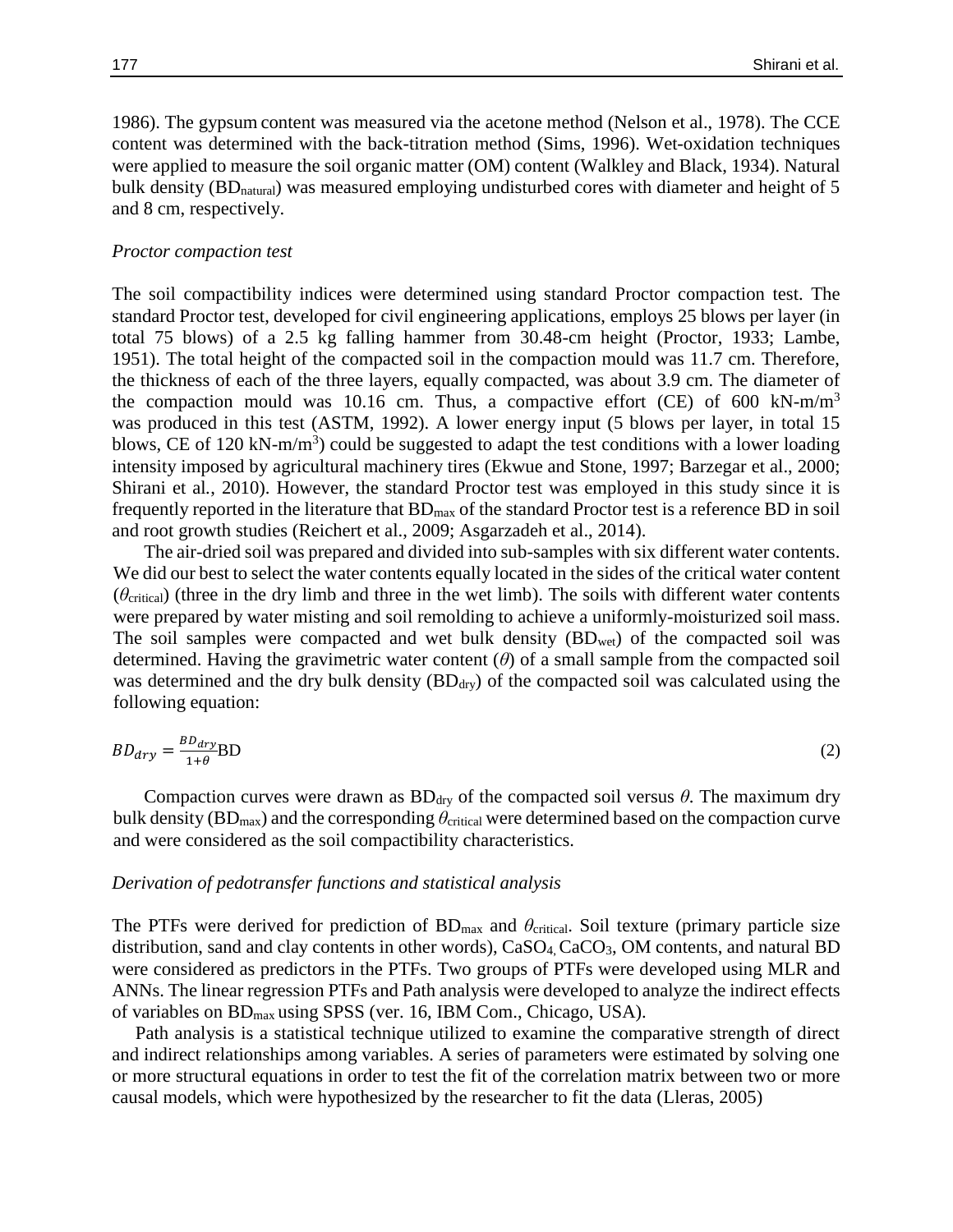$M(x_i)$ 

 The ANN-based PTFs were derived with Matlab (2013), Neural Networks Toolbox (Mathworks, Inc., Natick, MA, USA). A feed-forward propagation technique was applied to derive the ANN-based PTFs. In the ANN, the best model was obtained for BDmax, when all the easilyavailable properties, including sand, silt, clay,  $OM$ ,  $CaSO<sub>4</sub>$ , and  $CaCO<sub>3</sub>$  contents, and BD were used in the PTFs. In this method, we used 70% of the data for training, 15% for testing, and 15% for validation.

To assess the model performance, various standard statistical performance evaluation criteria were assessed for the testing data. The statistical measures included were the root mean square error (RMSE), the mean absolute percentage error (MAPE), and coefficient of determination  $(R^2)$ between the measured and predicted *θ*critical and BDmax. The RMSE and MAPE statistics are defined as:

RMSE = 
$$
\sqrt{\frac{1}{n} \sum_{i=1}^{n} [p(x_i) - M(x_i)]^2}
$$
  
MAPE = 
$$
\frac{1}{n} \sum_{i=1}^{n} \left| \frac{[p(x_i) - M(x_i)]}{M(x_i)} \right| \times 100
$$
 (4)

where  $P(x_i)$  denotes the predicted value of observation *i*,  $M(x_i)$  is the measured value of observation *i*, and *n* is the total number of observations.

In order to evaluate the importance of input variables in the ANN-based models, the coefficient of determination  $(R^2)$  was primarily calculated by importing all of the predictors using the training data. Subsequently, a variable was excluded from the inputs and ANN-based model was similarly developed using the training data and its coefficient of determination was denoted by *R* 2\*. Finally, the variable importance (VI) of the excluded variable was calculated via the following equation (Shirani et al., 2015):

$$
VI = \frac{R^2 - R^{2*}}{R^2} VI \tag{5}
$$

This equation indicates that summation of all VI values must be equal to 1 and the variable(s) with higher VI value would have greater effects on the dependent variable (output) and its prediction.

# **Results**

Table 2 depicts certain statistical details of the physical and chemical properties of the studied soils. The soil properties have broad ranges with high SD, which are good to develop reliable PTFs for compactibility indices in the region.

Correlation matrix of the measured soil variables is represented in Table 3. Significant positive correlations were observed between BD<sub>max</sub> and sand content or BD<sub>natural</sub>, but BD<sub>max</sub> had significant negative correlations with silt, clay, and organic matter contents. The correlations between  $\theta_{\rm critical}$ and sand, CCE, and gypsum contents were negative, but those with silt and clay contents were positive. The positive correlation between  $BD_{max}$  and  $BD_{natural}$  indicated that soils with greater bulk density in the natural condition would have higher maximum bulk density obtained in the Proctor test. The negative correlation between BD<sub>max</sub> and θ<sub>critical</sub> showed that the high maximum bulk density corresponded to the low critical water content, which is in agreement with other studies (Shirani et al., 2010).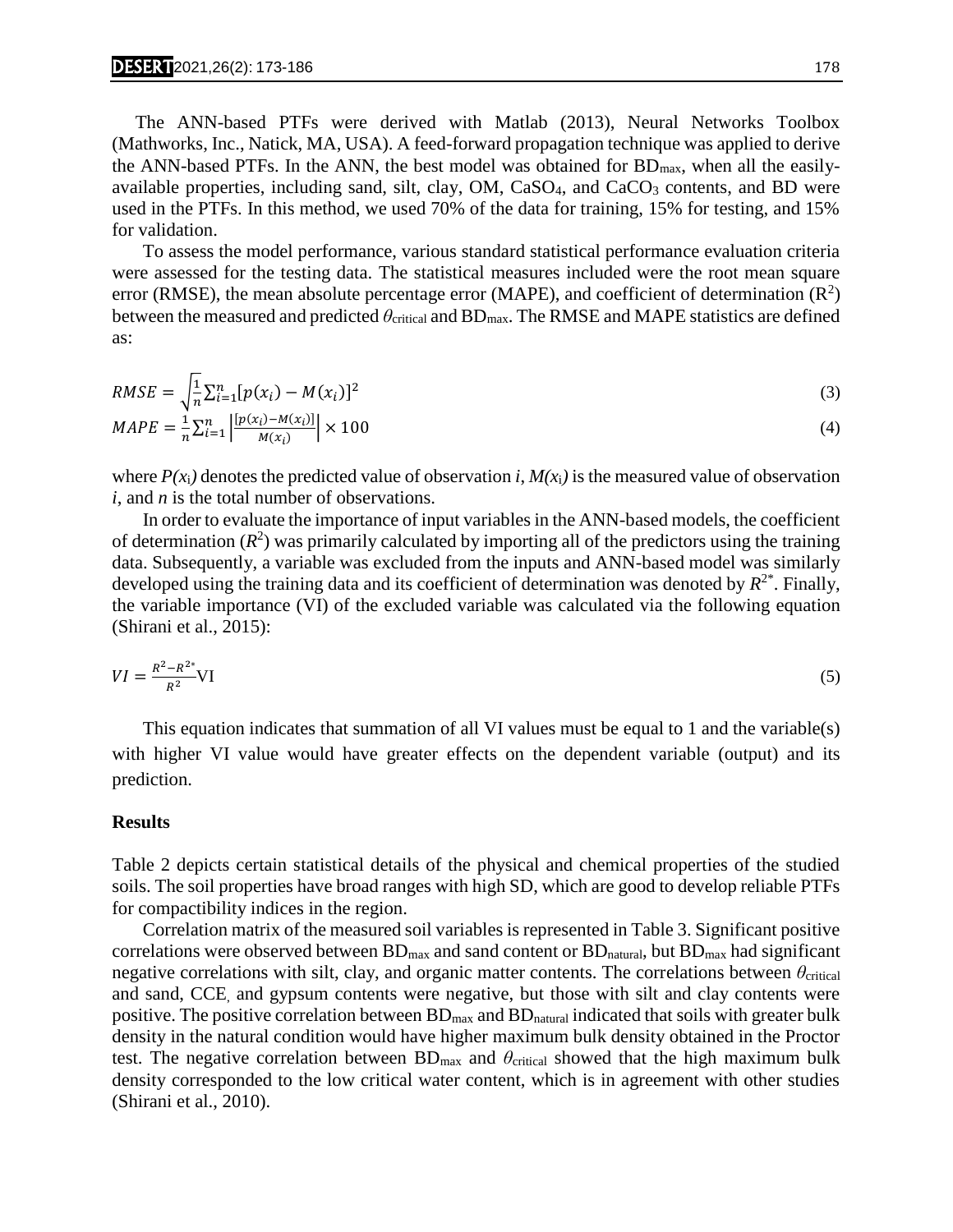|                   | Soil properties |       |       |           |                   |                   |           |                                                                                   |                         |
|-------------------|-----------------|-------|-------|-----------|-------------------|-------------------|-----------|-----------------------------------------------------------------------------------|-------------------------|
| <b>Statistics</b> | Sand            | Silt  | Clay  | <b>OM</b> | CaSO <sub>4</sub> | CaCO <sub>3</sub> | <b>BD</b> | $BD_{max}$                                                                        | $\theta_{\rm critical}$ |
|                   |                 |       |       |           |                   |                   |           | $-$ kg 100kg <sup>-1</sup> ----------------------- ----- Mg m <sup>-3</sup> ----- | $kg kg^{-1}$            |
| Min               | 44.00           | 2.64  | 5.16  | 0.01      | 4.19              | 12.45             | 1.17      | 1.53                                                                              | 17.29                   |
| Max               | 86.92           | 32.25 | 28.44 | 0.42      | 18.47             | 21.45             | 1.69      | 2.10                                                                              | 40.21                   |
| CV <sub></sub>    | 0.16            | 0.36  | 0.27  | 0.50      | 0.23              | 0.12              | 0.10      | 0.07                                                                              | 0.23                    |
| Mean              | 63.40           | 18.48 | 18.12 | 0.20      | 12.98             | 16.36             | 1.54      | 1.78                                                                              | 28.40                   |
| <b>SD</b>         | 10.19           | 6.71  | 4.91  | 0.10      | 2.97              | 1.90              | 0.16      | 0.12                                                                              | 6.39                    |

**Table 2.** Statistics of the measured soil properties in the study area

Min= minimum value, Max= maximum value, CV= coefficient of variability, SD= standard deviation.

**Table 3.** Correlation matrix of the measured soil variables

|                         | Sand         | Silt                   | Clay                   | <b>OM</b>             | CaSO <sub>4</sub>     | CaCO <sub>3</sub>     | $BD$ <sub>natural</sub> | $BD_{max}$  |
|-------------------------|--------------|------------------------|------------------------|-----------------------|-----------------------|-----------------------|-------------------------|-------------|
| Silt                    | $-0.890**$   |                        |                        |                       |                       |                       |                         |             |
| Clay                    | $-0.804**$   | $0.616***$             |                        |                       |                       |                       |                         |             |
| OM                      | $-0.465***$  | $0.381**$              | $0.454***$             |                       |                       |                       |                         |             |
| CaSO <sub>4</sub>       | $0.153^{ns}$ | $-0.138$ <sup>ns</sup> | $-0.142$ <sup>ns</sup> | $-0.257^*$            |                       |                       |                         |             |
| CaCO <sub>3</sub>       | $0.197^{ns}$ | $-0.172$ <sup>ns</sup> | $-0.122$ <sup>ns</sup> | $-0.252$ <sup>*</sup> | $0.121$ <sup>ns</sup> |                       |                         |             |
| $BD$ <sub>natural</sub> | $0.869**$    | $-0.734**$             | $-0.740**$             | $-0.476**$            | $0.094^{ns}$          | $0.119^{ns}$          |                         |             |
| $BD_{max}$              | $0.613***$   | $-0.568**$             | $-0.558**$             | $-0.297*$             | 0.087 <sup>ns</sup>   | $0.381$ <sup>ns</sup> | $0.876***$              |             |
| $\theta_{\rm critical}$ | $-0.796**$   | $0.490**$              | $0.937**$              | 0.080 <sup>ns</sup>   | $-0.675**$            | $-0.530**$            | $-0.756**$              | $-0.515***$ |

Ns= non-significant,  $*$ :  $P < 0.05$ ,  $*$  $*$ :  $P < 0.01$ *Linear regression PTFs*

The first group of PTFs was derived for soil compactibility indices  $(BD_{max}$  and  $\theta_{critical})$  using MLR techniques. Tables 4 and 5 illustrate the regression analysis for  $BD_{max}$  prediction model and  $\theta_{critical}$ prediction model, respectively.

#### *PTFs for the maximum dry bulk density (BDmax)*

Regression analysis (after deleting two outlier observations) showed that  $BD<sub>natural</sub>$ , clay, and sand contents could significantly  $(P<0.001)$  contribute to the  $BD<sub>max</sub>$  prediction in the PTF. The other variables could not be entered into the PTF (did not significantly affect the  $BD_{max}$ ) (Table 4). Regression PTF for BDmax prediction was derived as following:

$$
BD_{max} = 0.603 - 0.00375 \text{ and } 0.003 \text{ Clay\%} + 0.883 BD_{natural} \tag{6}
$$

Variance inflation factor (VIF) implied that the correlation between the entered independent variable was low and the regression model had enough validity (Tables 4 and 5). VIF values lower than 10 implied that the derived model was properly validated (Montgomery et al., 2012; Pal and Bharati, 2019).

The standard regression model for  $BD_{max}$  is as following:

$$
BD_{max} = -0.339 Sand\% + 0.108 Clay\% + 1.240BD_{natural}
$$
\n(7)

In the standard model, BD<sub>natural</sub> coefficient is greater than those for sand and clay contents and has the greatest effect on BD<sub>max</sub> estimation.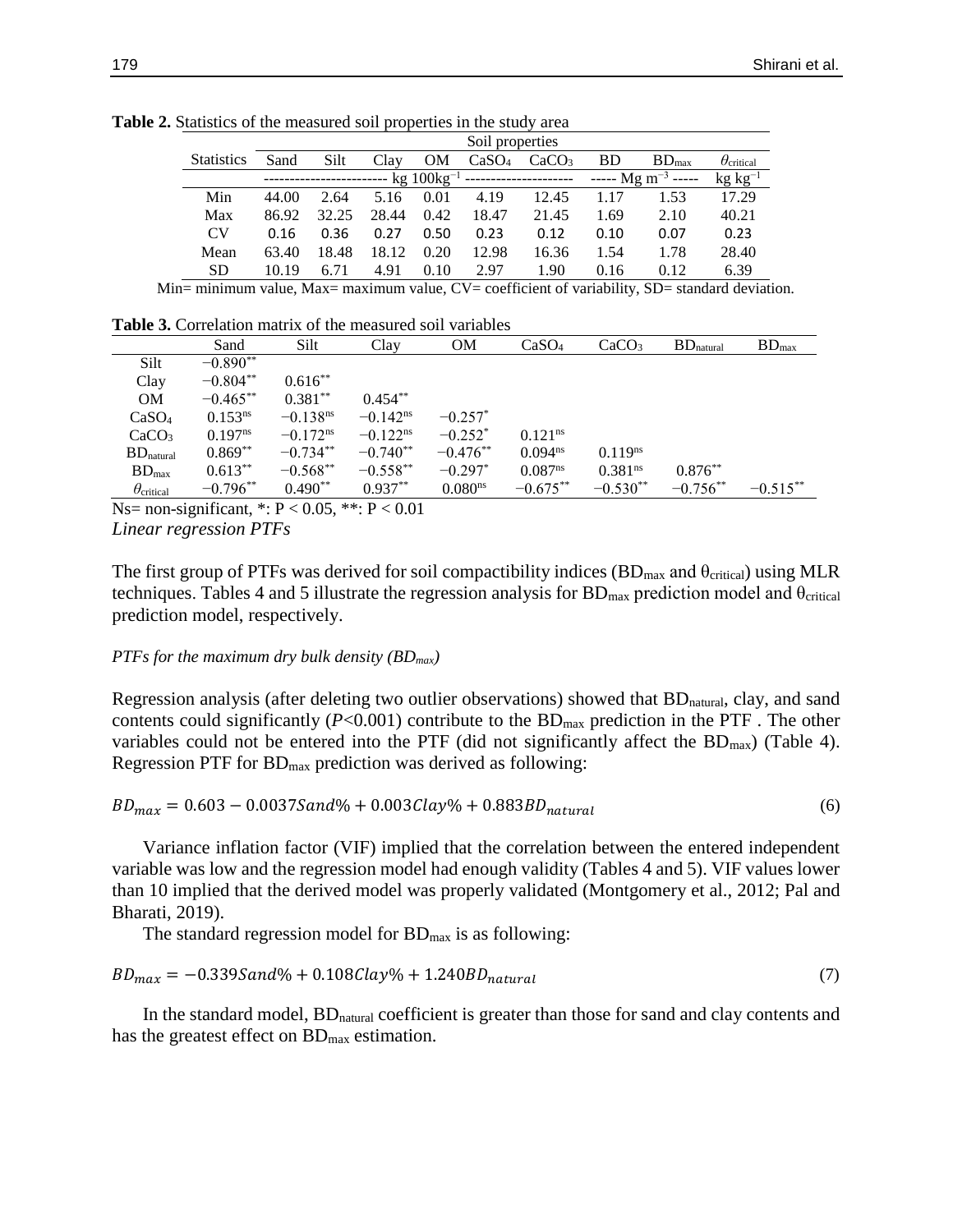|                         | $ \cdots$ |        |         |       |     |
|-------------------------|-----------|--------|---------|-------|-----|
| Predictor               | Coef.     | SЕ     |         |       | VIF |
| Constant                | 0.603     | 0.1000 | 6.00    | 0.000 |     |
| Sand                    | $-0.0037$ | 0.0010 | $-3.20$ | 0.002 | 5.3 |
| Clay                    | 0.003     | 0.0015 | 1.97    | 0.049 | 2.9 |
| $BD$ <sub>natural</sub> | 0.883     | 0.0649 | 13.59   | 0.000 | 4.2 |

**Table 4.** Regression analysis for BD<sub>max</sub> prediction model

Coef.= Coefficient, SE= Standard error, *T*= *t*-student, *P*= *P*-value, VIF= Variance inflation factor

| Predictor | Coef.    |       |                                                                                 |       | VIF |
|-----------|----------|-------|---------------------------------------------------------------------------------|-------|-----|
| Constant  | 11.79    | 2.104 | 5.6                                                                             | 0.000 |     |
| Clay      | 1.12     | 0.058 | 19.1                                                                            | 0.000 |     |
| CaSO4     | $-0.265$ | 0.096 | $-2.75$                                                                         | 0.049 |     |
|           |          |       | $\mu$ $\sigma$ . Regression analysis for $v_{\text{critical}}$ prediction model |       |     |

**Table 5.** Regression analysis for *θ*<sub>critical</sub> prediction model

Coef.= Coefficient, SE= Standard error, *T*= *t*-student, *P*= *P*-value, VIF= Variance inflation factor.

*PTFs for critical water content (θcritical)*

Regression analysis showed that clay and gypsum contents could be entered into the PTF for *θ*critical prediction (Table 5) with significant effects (*P*<0.05). However, other variables were removed during stepwise regression analysis. The final derived PTF reads as the following:

$$
\theta_{critical} = 11.79 + 1.12 \, \text{clay\%} - 0.265 \, \text{CaSO}_4\% \tag{8}
$$

The standard regression model for  $\theta_{critical}$  is as following:

$$
\theta_{critical} = 0.858Clay\% - 0.124CaSO_4\tag{9}
$$

The standard model showed that clay content had greater effects on the *θ*critical compared with gypsum.

Figure 2 demonstrates path Graph for  $BD<sub>max</sub>$  prediction. As is evident from the standard regression coefficients, BD<sub>natural</sub> had a great direct effect on BD<sub>max</sub>. However, sand content had a high indirect effect on  $BD_{max}$  via  $BD_{natural}$  (1.029), which was as a result, of positive binary correlation between sand content and  $BD_{max}$  (Table 6). Meanwhile, its direct effect on  $BD_{max}$  was negative. Table 6 shows the direct and indirect effects of sand, clay contents, and  $BD<sub>natural</sub>$  on  $BD<sub>max</sub>$ through Path analysis.

#### *Artificial neural network PTFs for BDmax and θcritical*

The second group of PTFs was derived for soil compactibility indices  $(BD_{max}$  and  $\theta_{critical}$ ) using ANNs. The best neural network topology, obtained by trial and error, was one hidden layer with 10 neurons, LM training algorithm, activity function of *tansig* in the hidden layer and that of *pureline* in the output layer, and a number of training epochs of 100. The  $R^2$  value of the PTFs with all the measured properties are given in Table 7.

The  $R^2$  value of the PTFs for  $BD_{max}$  with all of the measured properties (sand, silt, clay, organic matter, gypsum, and CCE contents and natural bulk density) included as predictors was 0.93 for the test data and 0.84 for the train data (Table 7). In order to present a more applicable PTF with a lower number of input variables 3), a PTF was derived using BD<sub>natural</sub> and sand and clay contents, as predictors with  $R^2 = 0.81$ .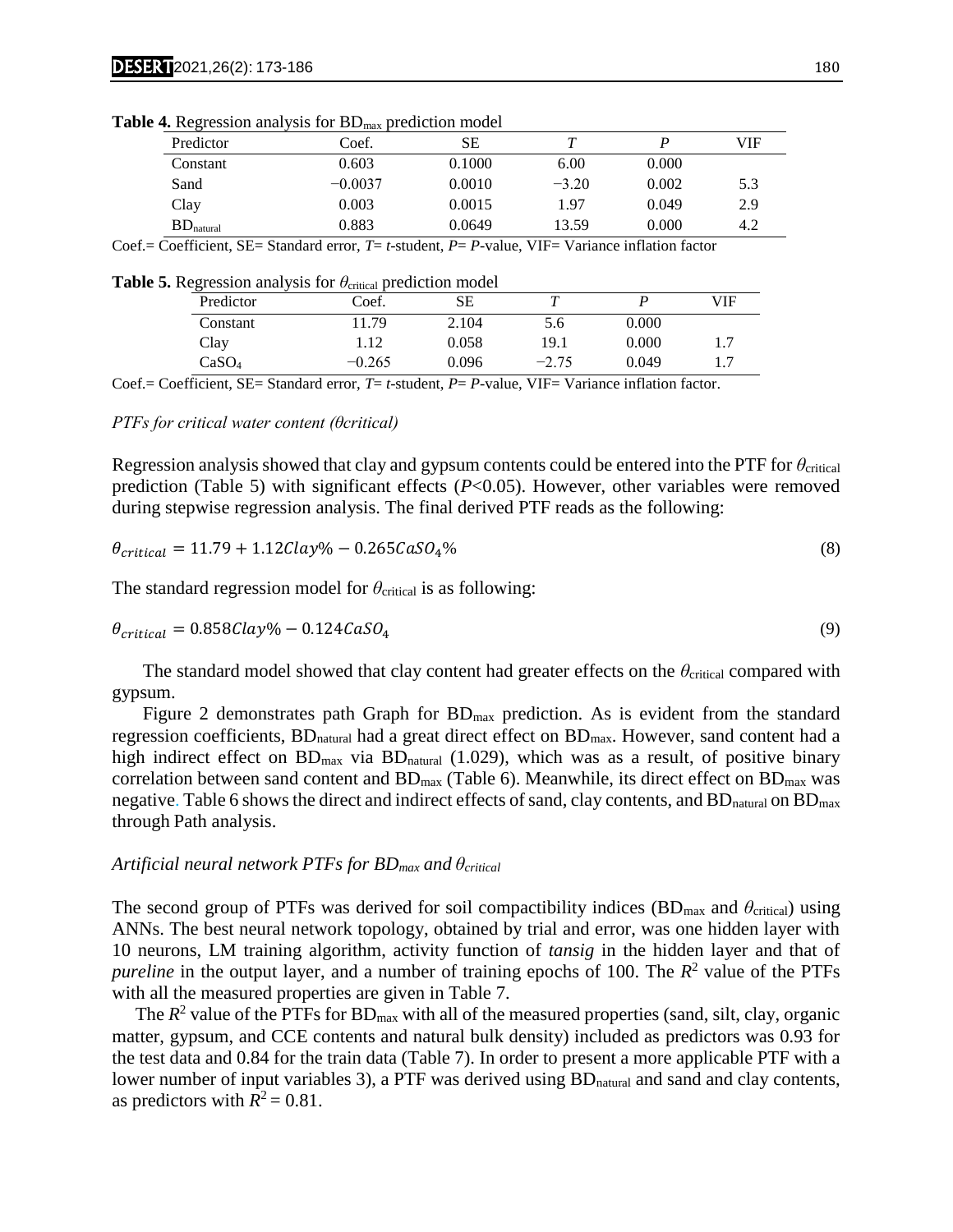For *θ*critical prediction, the best model was obtained once all the easily-available properties were used in the PTF. The  $R^2$  of the PTFs with all of the measured properties included as predictors was 0.97 for the test data and 0.91 for the train data (Table 7). A more applicable PTF (with  $R^2 = 0.89$ ) was also derived with three easily-available properties (clay, gypsum, and CCE contents) to predict *θ*critical. Figures. 3 and 4 exhibit the importance of the coefficients of the input variables to the ANN model for the prediction of BD<sub>max</sub> and *θ*<sub>critical</sub>, respectively. Table 7 represents the results of the comparison of MLR and ANN models using the studied indices.

**Table 6.** Path analysis of the direct and indirect effects of sand and clay contents and BD<sub>natural</sub> on BD<sub>max</sub>. The values on the diagonal indicate direct effects, those on both sides show indirect effects, and column *r* stands for the correlations between these variables and BD<sub>max</sub>

|                         | Sand     | Clay     | $BD_{natural}$ |          |
|-------------------------|----------|----------|----------------|----------|
| Sand                    | $-0.328$ | $-0.088$ | 1.029          | 0.613    |
| Clay                    | 0.263    | 0.108    | $-0.929$       | $-0.558$ |
| $BD$ <sub>natural</sub> | $-0.285$ | $-0.082$ | 1.242          | 0.876    |

**Table 7.** Comparison of the performances of the proposed models for the  $BD_{\text{max}}$  and  $\theta_{\text{critical}}$  predictions

| Parameter               |       |             | Evaluation criterion |                |
|-------------------------|-------|-------------|----------------------|----------------|
|                         |       | <b>MAPE</b> | <b>RMSE</b>          | $\mathbb{R}^2$ |
|                         |       |             | MLR model            |                |
| $\theta_{\rm critical}$ |       | 44.71       | 24.87                | 0.51           |
| $BD_{max}$              |       | 16.63       | 4.56                 | 0.45           |
|                         |       |             | ANN model            |                |
|                         | test  | 15.22       | 6.58                 | 0.91           |
| $\theta_{\rm critical}$ | train | 9.31        | 2.47                 | 0.97           |
|                         | test  | 7.41        | 2.26                 | 0.84           |
| $BD_{max}$              | train | 3.65        | 0.86                 | 0.93           |

MAPE: mean absolute percentage error, RMSE: root mean square error, MLR: multivariate linear regression, and ANN: artificial neural network



**Figure 2.** Graph of Path analysis for BD<sub>max</sub> prediction. One-way arrows and path coefficients show direct effects of sand and clay contents and BD<sub>natural</sub> on BD<sub>max</sub>; the two-way arrows show the correlation (*r*) between the variables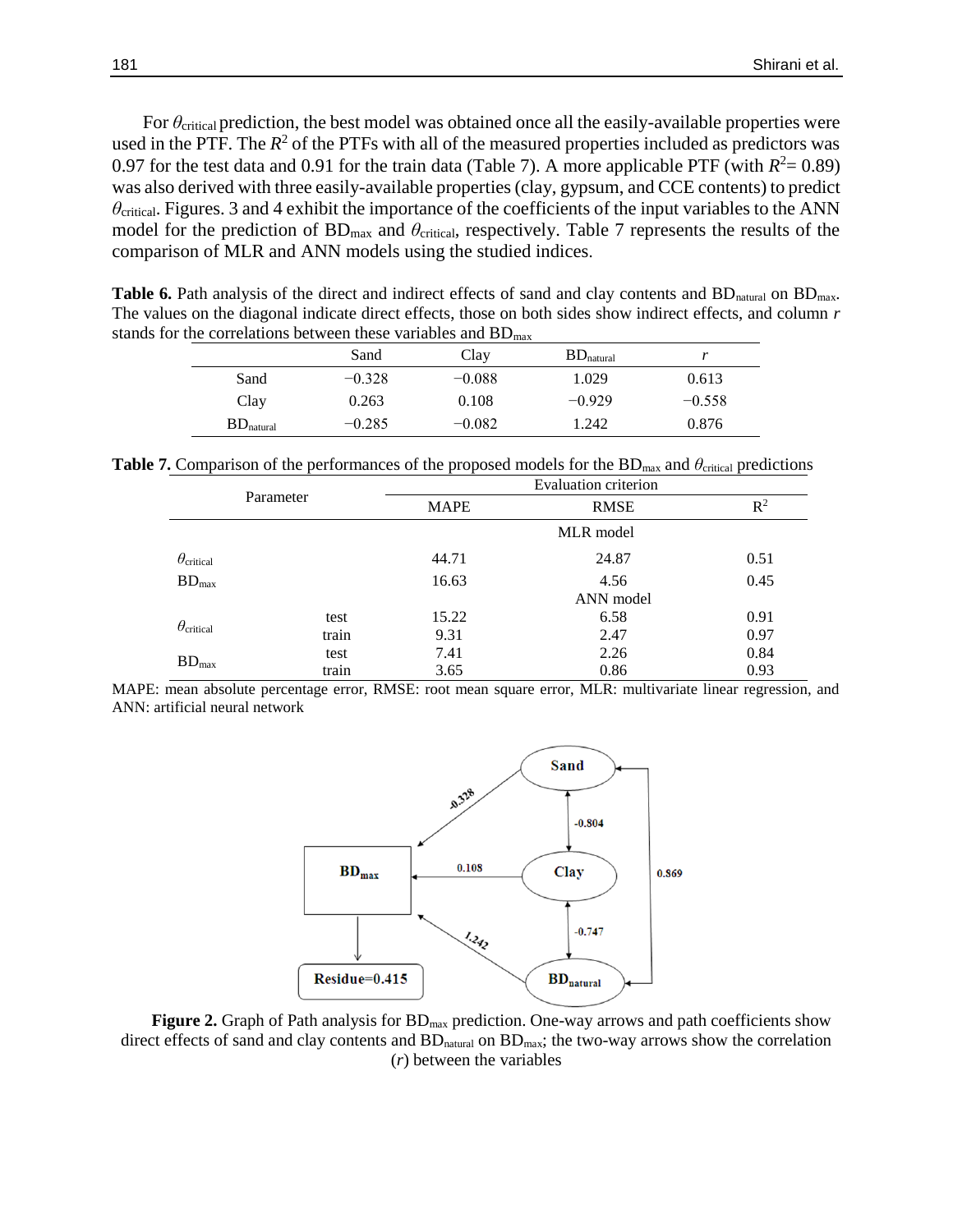

**Figure 3.** Important coefficients of the input variables to the ANN model for the prediction of BDmax



**Figure 4.** Important coefficients of the input variables to the ANN model for the prediction of *θ*critical

# **Discussion**

# *Linear regression*

# *PTFs for BDmax*

According to the regression models (Eqs. 6 and 7),  $BD_{max}$  had a negative relationship with sand content and a positive one with clay content. Nevertheless, the correlation between  $BD_{max}$  and sand content was positive and that with clay was negative (Table 3). This discrepancy could be interpreted this way: in the multiple regression analysis, the highest coefficient with positive effect  $(+1.240)$  belonged to the BD<sub>natural</sub>; sand and clay contents, with their high correlations with BD<sub>natural</sub> (Table 3), would have an indirect effect on  $BD_{max}$  via  $BD_{natural}$ . Therefore, Path analysis was done (see subsection 3.1.3) to analyze and interpret the indirect effects of sand and clay contents (via BDnatural) on BDmax.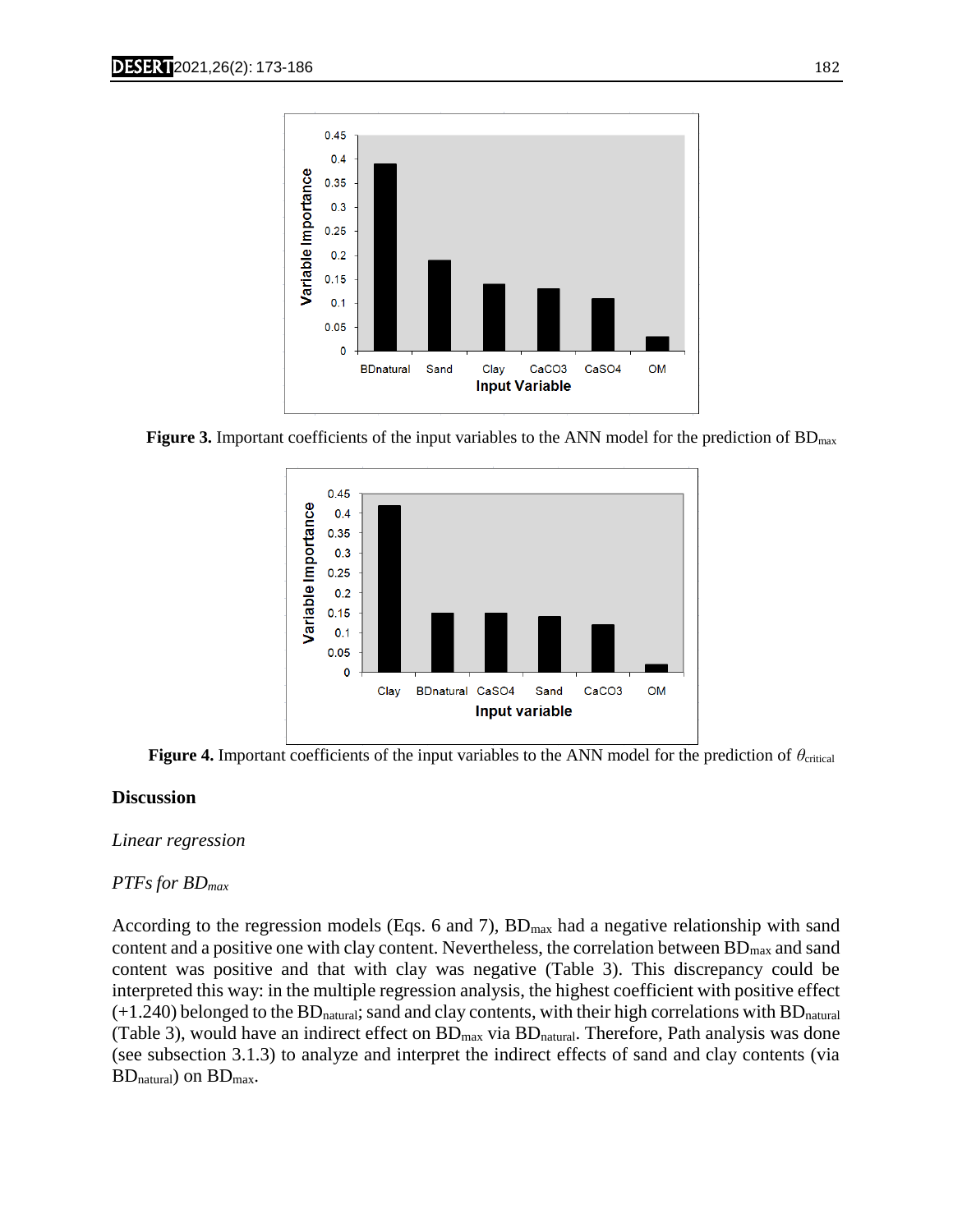Analysis of the residuals (errors) showed that the derived PTF (Eq. 6) is a suitable model to predict the  $BD_{max}$ . Based on the results using Eq. 7,  $BD_{natural}$  had the greatest effect on  $BD_{max}$  and then sand and clay contents had, respectively, negative and positive effects on the  $BD<sub>max</sub>$ . Benites et al. (2007) reported that clay, sand, and organic matter contents are highly effective on BD prediction. In this research, OM were not entered into the model since OM values were very low (<0.5%) in the studied soils and were not expected to have significant effects on soil mechanical behavior.

# *PTFs for θcritical*

This finding indicated that clay particles mainly affect water retention in soils with low organic matter content.

Analysis of the residuals (errors) showed that errors are approximately randomly distributed around the reference line similar to  $BD_{max}$  and the derived PTF (Eq. 8) is a suitable model to predict the *θ*critical.

The results from Eq. 8 were not completely consistent with those of Tusheng Ren et al. (2008) who reported a model in which soil texture, bulk density, and organic matter content contributed to estimating  $\theta_{critical}$  with  $R^2 = 0.92$ . (Vaught et al., 2006). They also showed that  $\theta_{critical}$  mostly depends on the soil texture with  $R^2 = 0.88$ . In our study, OM was not entered into the model because its values were very low  $\langle 0.5\% \rangle$  and were not expected to have significant effects on soil mechanical behavior.

With regard to *θ*critical prediction, clay content was the most effective parameter that could explain the  $\theta_{\text{critical}}$  variability in the soils of Kerman province. This is in accordance with the reports of other researchers (Vaught et al*.*, 2006). This effect is due to greater water retention of fine (clay) particles resulting from active clay surfaces with high specific area. The increasing effect of the clay content on  $\theta_{critical}$  can be observed in Tables 3 and 5, which is in agreement with the results of Vaught et al. (2006) and Lado et al. (2007).

The negative effect of gypsum content on  $\theta_{critical}$  (Eq. 8) might be interpreted as the following: gypsum particles do not have high water retention capacity; therefore, existence of this mineral in the soil reduces the soil water content by dilution effect. Additionally, the CCE content had a negative effect on  $\theta_{\text{critical}}$  (Table 3), but the relation was not as strong as that with gypsum content. This observation may be attributed to low variability of CCE content compared to CaCO<sup>4</sup> content in the region (Table 2).

# *Path analysis*

It is principally expected that sand content decrease soil compactibility. However, owing to the positive effect of sand content on BD<sub>natural</sub>, it would indirectly increase BD<sub>max</sub>. Clay can directly increase the  $BD<sub>max</sub>$  owing to its positive effect on soil compactibility. On the other hand, clay can directly decrease  $BD$ <sub>natural</sub> and has therefore high indirect effects on  $BD$ <sub>max</sub> via  $BD$ <sub>natural</sub> (coefficient 0.929); the binary correlation between clay and  $BD<sub>max</sub>$  is negative (-0.556). afterwards, negative coefficient of sand content and positive coefficient of clay content in the standard regression equation for  $BD_{\text{max}}$  prediction (Eq. 7) is due to the presence of  $BD_{\text{natural}}$  in the equation.

When the standard regression equation is derived without  $BD<sub>natural</sub>$  as a predictor, the following equation is obtained:

$$
BD_{max} = 0.6185 \text{ and } 0.058 \text{ Clay} \%
$$
\n<sup>(10)</sup>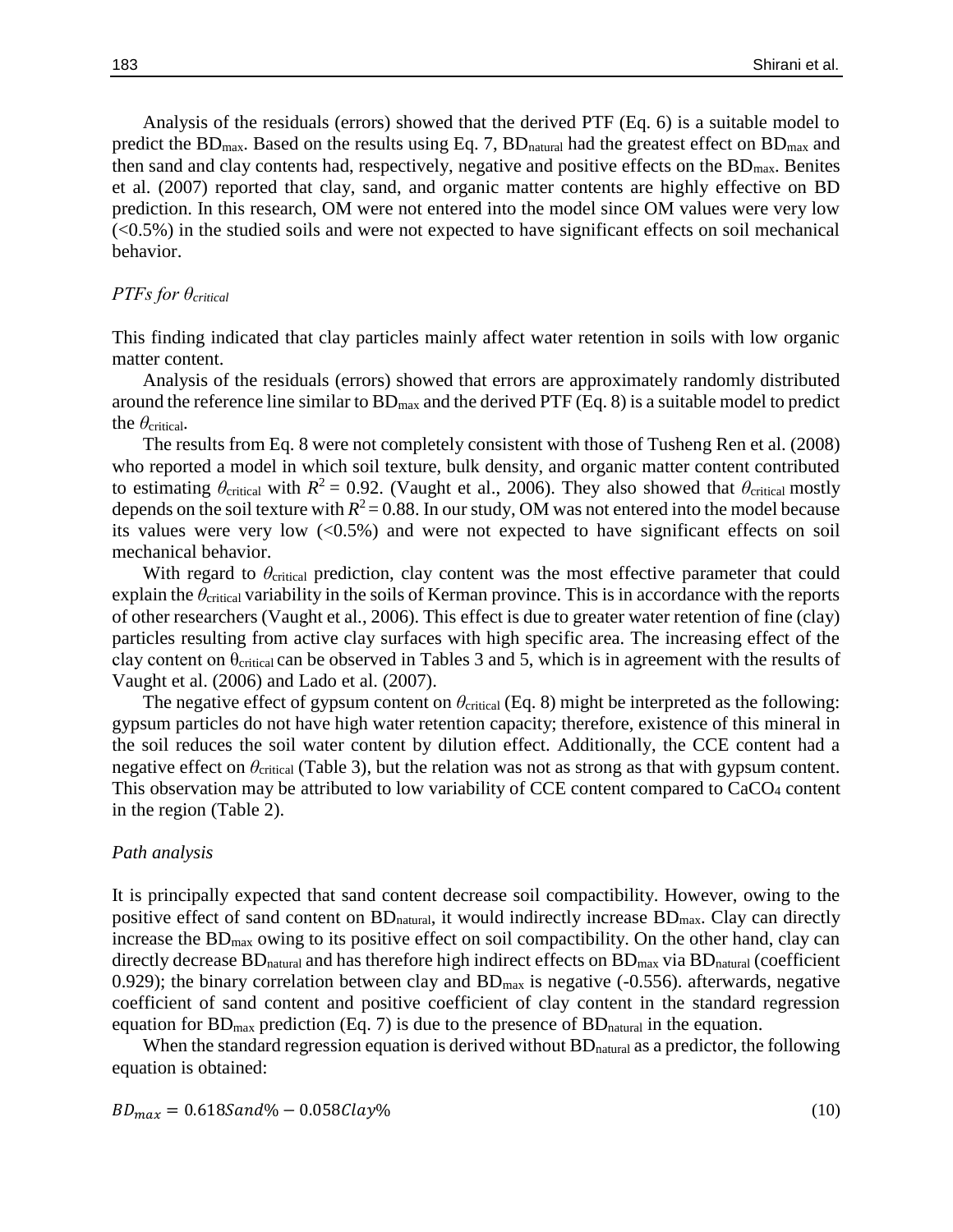This equation confirms the above-mentioned explanations. It means that with the presence of  $BD<sub>natural</sub>$  in the model (Eq. 7), sand content would have a negative effect on  $BD<sub>max</sub>$  and soil compactibility, and clay content would have negative effect on  $BD_{max}$  and soil compactibility, as expected. However, in the absence of  $BD<sub>natural</sub>$ , the effect of soil texture on  $BD<sub>max</sub>$  and soil compactibility is completely different (see Eq. 9).

# Variable importance in ANN modeling

The results of sensitivity analysis via the relative changes in the coefficient of determination (Eq. 5) showed that the most important variable in  $BD_{max}$  prediction using ANNs is  $BD_{natural}$ , followed by soil textural fractions (sand and clay contents), CCE, and gypsum contents (Fig. 3). In addition to BDnatural and soil texture, CCE and gypsum contents were found to be of importance in prediction of BDmax. Artificial neural networks are able to derive nonlinear relationships between variables with a high accuracy. This is not possible with binary correlation and linear regression analyses. In other words, on a number of occasions, no linear relations were determined between the variables while ANNs are able to derive strong nonlinear relations between the inputs and outputs. Carbonates and sulfates (CCE and gypsum) are important minerals with high variability in the studied arid soils (Table 2). Therefore, they are expected to significantly affect soil physical and mechanical properties, such as compactibility (Fig. 3). However, OM did not highly contribute to the variability of the  $BD_{max}$  (Fig. 3) due to its low values in the region (Table 2).

The results indicated that the highest sensitivity to clay content and the lowest sensitivity to OM content belonged to *θ*critical in the studied soils. This finding could be attributed to high water retention of fine particles because of their high surface area. Following the clay content, the effects of gypsum and CCE contents on  $\theta_{critical}$  were also high.

# *Comparison of the models*

The comparison of the MLR and ANN models revealed that ANN method provides much more accurate predictions of  $BD_{\text{max}}$  and  $\theta_{\text{critical}}$  compared with the MLR model (Table 7). As mentioned above, only the linear effects of the predictors on the target variable can be extracted with MLR method while in several cases, the effects may not be linear in the nature. Meanwhile, neural networks are suitable for modeling nonlinear relationships (Shirani et al., 2015). Nevertheless, the physical effects of the variables in ANN cannot be interpreted via the parameters of the model unlike the regression model, which is one of the main disadvantages of ANN method over regression model (Besalatpour et al., 2013).

# **Conclusion**

1) This study was conducted to derive and evaluate the PTFs with respect to their accuracy and usefulness for prediction of soil compactibility indices  $(BD<sub>max</sub>$  and  $\theta<sub>critical</sub>$ ) using linear regression and ANN methods in Kerman province, southeast of Iran. Path analysis was also carried out to determine the direct and indirect effects of the predictors.

2) High prediction efficiencies were achieved using the ANNs. However, the accuracy of ANN and MLR methods became almost identical by reducing the number of predictors.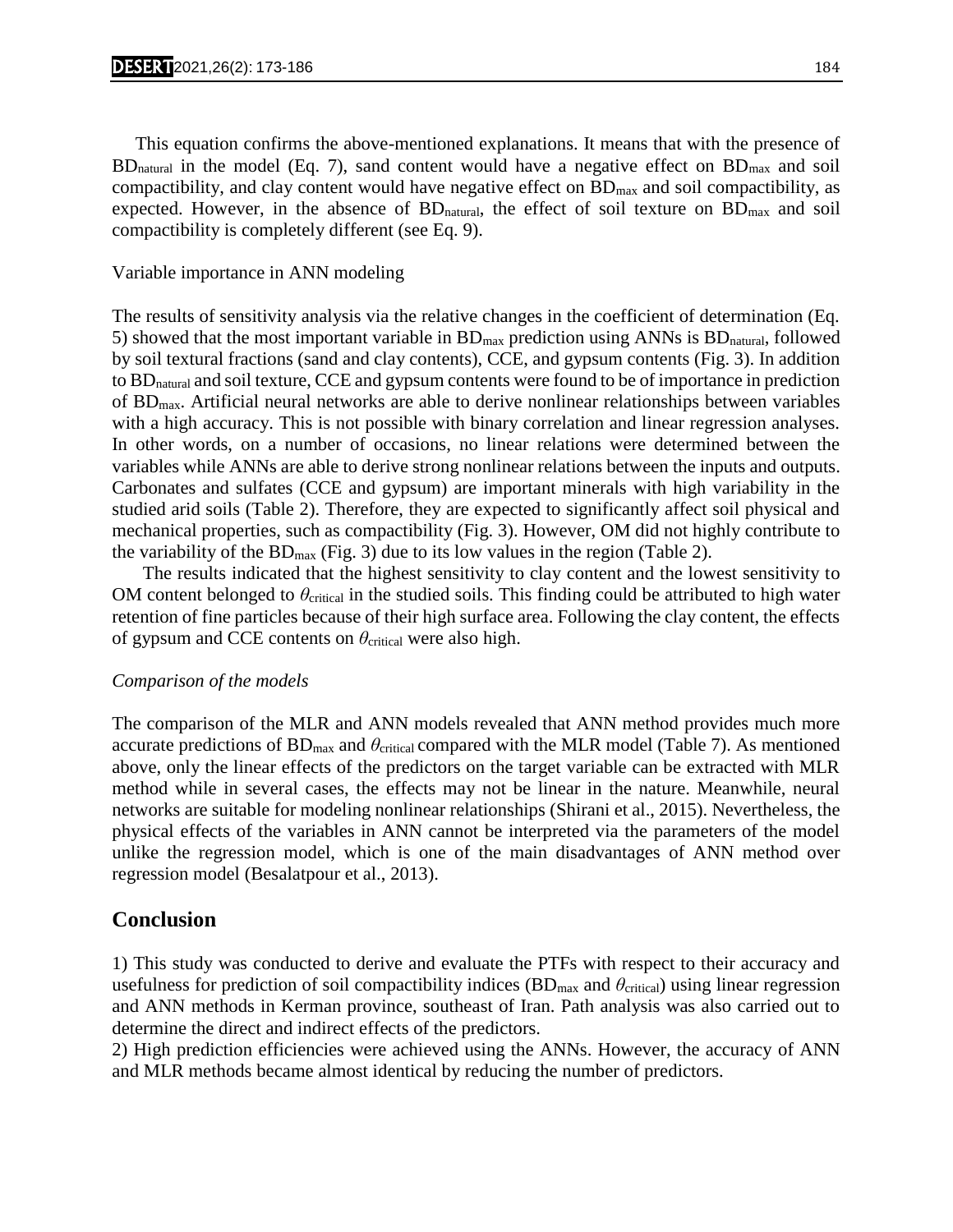3) Based on the Path analysis,  $BD$ <sub>natural</sub> had a great direct effect on  $BD$ <sub>max</sub> whereas sand had a high indirect effect on BD<sub>max</sub> via BD<sub>natural</sub>.

4) Sensitivity analysis showed that the most important variable in  $BD<sub>max</sub>$  prediction using ANNs is BD<sub>natural</sub>, followed by sand and clay contents, CCE, and gypsum contents. The  $\theta_{\text{critical}}$  had the highest sensitivity to clay content and the lowest sensitivity to OM content in the studied soils. This finding could be attributed to high water retention of fine particles because of their high surface area. Following the clay content, the effects of gypsum and CCE contents on  $\theta_{\text{critical}}$  were also high.

5) The results obtained herein provided information contributing to the prediction of soil compactibility indices and management of arid calcareous soils in Kerman province.

# **References**

- Abdelbaki AM. 2018. Evaluation of pedotransfer functions for predicting soil bulk density for U.S. soil. Ain Shams Engineering Journal, 9(4); 1611-1619.
- Asgarzadeh H, Mosaddeghi M, Dexter AR, Mahboubi AA, Neyshabouri MR. 2014. Determination of soil available water for plants: consistency between laboratory and field measurements. Geoderma, 226; 8- 20.
- ASTM, 1992. Standard Test Method for Heat Visible Smoke Release Rates for Materials Products Using an Oxygen Consumption Calorimeter American Society for Testing Materials, West Conshohocken, PA.
- Barzegar A, Asoodar M, Ansari M. 2000. Effectiveness of sugarcane residue incorporation at different water contents and the Proctor compaction loads in reducing soil compactibility. Soil Tillage Research, 57; 167-172.
- Benites VM, Machado PL, Fidalgo EC, Coelho MR, Madari BE. 2007. Pedotransfer functions for estimating soil bulk density from existing soil survey reports in Brazil. Geoderma, 139; 90-97.
- Besalatpour A, Ayoubi S, Hajabbasi M, Mosaddeghi M, Schulin R. 2013. Estimating wet soil aggregate stability from easily available properties in a highly mountainous watershed. Catena, 111; 72-79.
- Boivin P, Schäffer B, Temgoua E, Gratier M, Steinman G. 2006. Assessment of soil compaction using soil shrinkage modelling: Experimental data and perspectives. Soil Tillage Research, 88; 65-79.
- Braunack M, Arvidsson J, Håkansson I. 2006. Effect of harvest traffic position on soil conditions and sugarcane (Saccharum officinarum) response to environmental conditions in Queensland. Australia. Soil Tillage Research, 89; 103-121.
- Ekwue E, Stone R. 1997. Density-moisture relations of some Trinidadian soils incorporated with sewage sludge. Journal of agricultural engineering research, 40; 317-323.
- Håkansson I, Stenberg M, Rydberg T. 1998. Long-term experiments with different depths of mouldboard ploughing in Sweden. Soil Tillage Research, 46; 209-223.
- Hargreaves PR, Baker KL, Graceson A, Bonnett S, Ball BC, Cloy JM. 2019. Soil compaction effects on grassland silage yields and soil structure under different levels of compaction over three years. European Journal of Agronomy, 109; 125916.
- Heuscher SA, Brandt CC, Jardine PM. 2005. Using soil physical and chemical properties to estimate bulk density. Soil Science Society of America Journal, 69; 51-56.
- Khaboushan EA, Emami H, Mosaddeghi MR, Astaraei AR. 2018. Estimation of unsaturated shear strength parameters using easily-available soil properties. Soil and Tillage Research, 184; 118-127.
- Kodikara J, Islam T, Sounthararajah A. 2018. Review of soil compaction: History and recent developments. Transportation Geotechnics, 17; 24-34.
- Lado M, Ben-Hur M, Shainberg I. 2007. Clay mineralogy, ionic composition, and pH effects on hydraulic properties of depositional seals. Soil Science Society of America Journal, 71; 314-321.
- Lambe T. 1951. Soil testing for engineers. John Willey, New York.